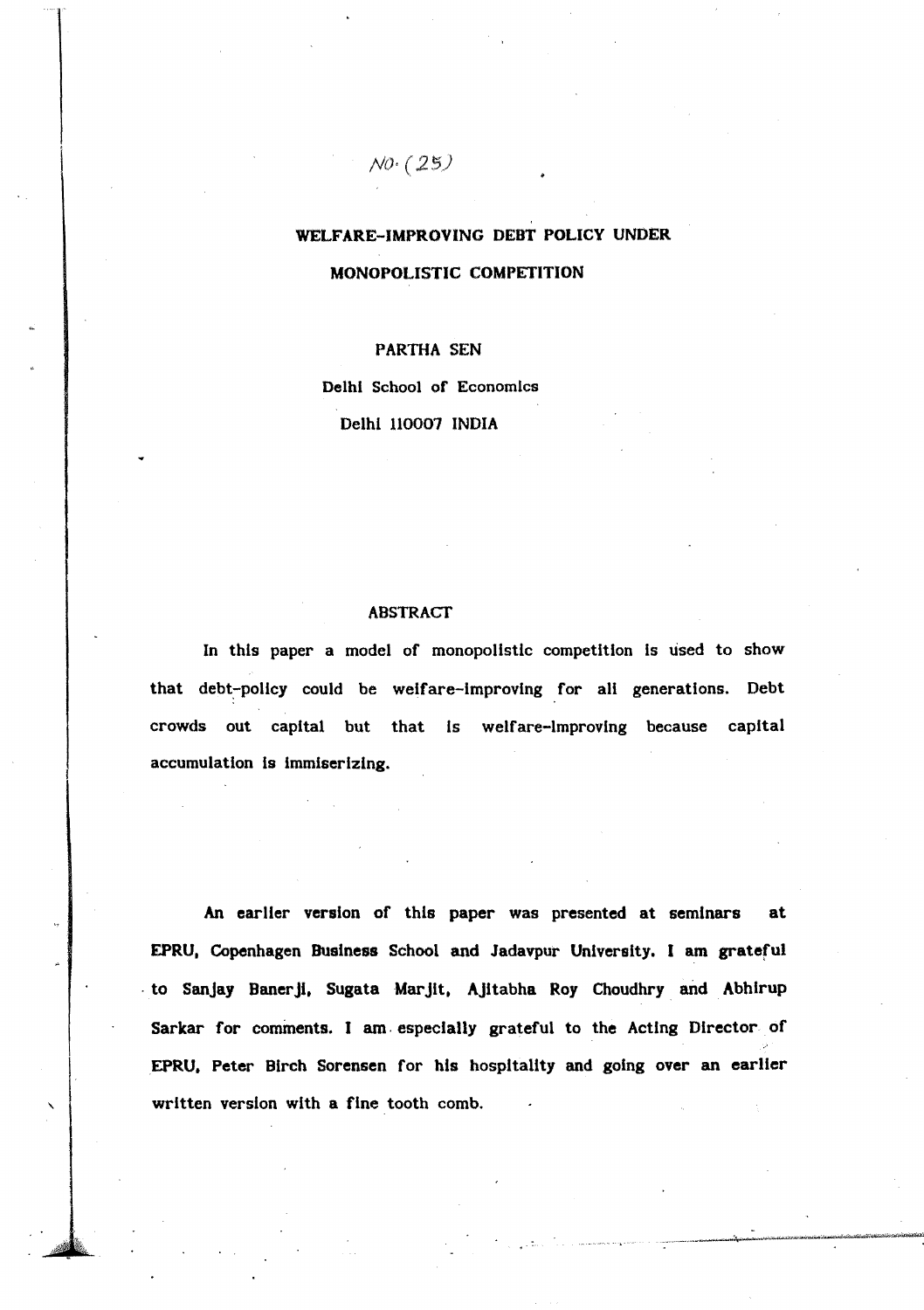## 1. INTRODUCTION.

In overlapping generations models, it is well known that an increase in government debt crowds out capital in the long run . This, of course, requires that Ricardian equivalence does not hold and thus the current generations are not altruistically linked to future generations. If convergence to the steady state is monotonic the slowdown in capital accumulation begins immediately. If the increased debt was a result of. a reduced lump-sum tax then the generation receiving the handout gains and (in a closed economy) some future generation onwards there is an unambiguous loss of welfare. The new steady-state level of utility is lower. All this presupposes that the economy is dynamically efficient. The only case for Pareto-superior debt policy arises when the economy is dynamically inefficient and an increase in. debt brings it closer to the golden rule capital-labour ratio. (see Buiter(1988a), Blanchard (1985), Fried and Howitt (1988),Persson (1985) and Obstfeld (1989».

The endogenous growth literature also addresses these issues. Here (at least in some versions e.g. Buiter (1991), Grossman and Yanagawa (1993» the market economy accumulates too little capital because it ignores the spillover effects of investment on labour productivity. and the economy is always dynamically efficient. In such a set up debt . policy cannot but accentuate the prevailing under-accumulation of capital (see also Saint-Paul(1992)).

In this paper we set up a one sector model where the economy produces a differentiated goods under increasing returns to scale. In this model the economy is dynamically efficient in that the interest rate is greater than the population growth rate (which is set at zero). And yet an increase in welfare for all results from an increase in debt

1

 $\overline{\phantom{a}}$ .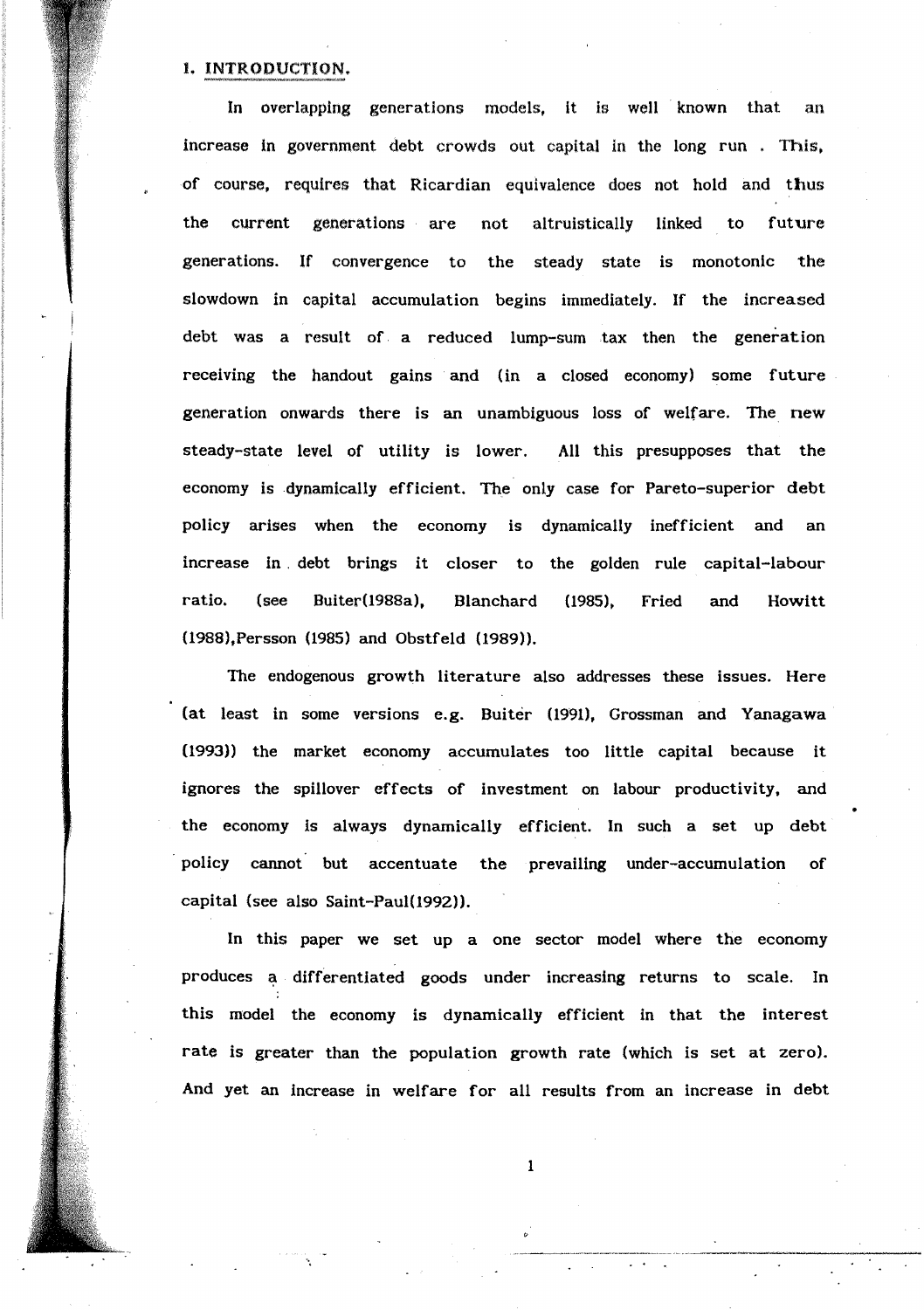if the fixed cost component is not small (more precisely it requires the share of the labour force in the fixed cost sector not to be too small). The reason is not far to seek. The presence of the monopolistically. competitive sector gives rise to a distortion and in the example of this  $_{\rm paper}$  the social return to capital is negative i.e. capital accommulation is "immiserizing". Thus an increase in debt which crowds out capital is a Pareto improvement. Debt policy is, of course, not the best way to tackle this distortion - a capital tax is.

The rest of the paper is organized as follows: Section 2 sets out the model. while section 3 analyzes the effects of debt policy. Section 4 offers some conclusions and discusses the results in the context of the existing literature.

# 2. THE MODEL.

The model consists of households. who are identical in every respect except the time of their births and deaths. They are born without any financial wealth i.e., they are not linked altruistically to any other household alive at the time of their birth. Each household sells one unit of labour in each period of its life. All of them also face an identical. birth-independent probability of death (denoted by  $\pi$ ). In the aggregate their is no uncertainty and a proportion  $\pi$  of the population dies each period. The birth rate is also assumed to be  $\pi$ , so that there is no net growth in the population. Each agent buys insurance from competitive insurance firms. who supply these at acturially fair rates, and get a return (make a payment)  $\pi$  on their financial wealth if it is positive (if it is negative). The insurance company inherits the household'S financial wealth or liabilities on its death.

There is only one good in this economy-a differentiated one. each brand of this good requires a fixed cost of production. Barring this.

.. ';.

2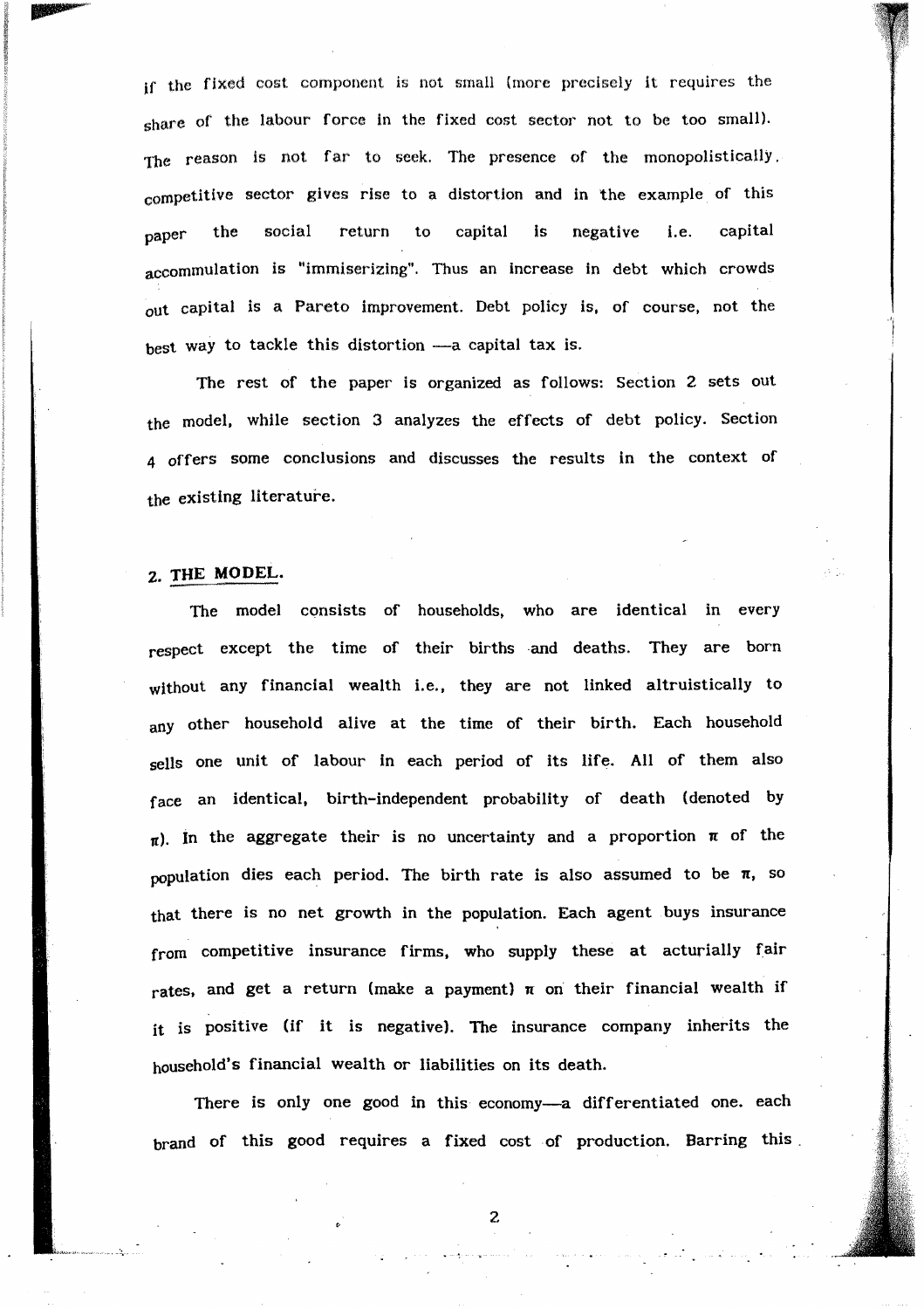output is produced under constant returns to scale. But the fixed cost component makes overall production subject to increasing returns to scale. Both the fixed cost component and the variable cost component use inputs in fixed proportions I.e.; technology is Leontief. Firms are assumed to be monopolistically competitive. All agents possess perfect foresight.

There are two factors of production. Labour is supplied inelastically by each household while capital can be accumulated. The factor markets, unlike the goods market, behave competitively.

The government levies lump-sum taxes and pays interest at the market rate on its accumulated debt. Because of deaths and births (more accurately only because of the latter-see Buiter(1988b)) Ricardian equivalence does not hold in this model.

### THE HOUSEHOLDS

A representative household of vintage v faces a constant probability of death  $(n)$ , at each instant. It maximizes its lifetime expected utility i.e.,

$$
\int_{t}^{\infty} {\log X(\tau, v).exp.-(\beta+\pi)(\tau-t)} \, \mathrm{d}\tau \tag{1}
$$

subject to

$$
A(t,v) = (r(t)+\pi) A(t,v) + w(t) - T(t) - P(t) X(t,v)
$$
 (2)

where  $X(t, v)$  is the (aggregate of) consumption of the differentiated good (P is the associated price index (defined below)) and  $A(t,v)$  is the financial wealth at time t of a person born in period v.  $\beta$  is the rate of time prefernce.  $I$  is the lump-sum tax paid by the household, r the return on wealth and w the wage rate (these are all independent of the date of  $\text{birth}$ !

In addition the household has an initial condition on financial wealth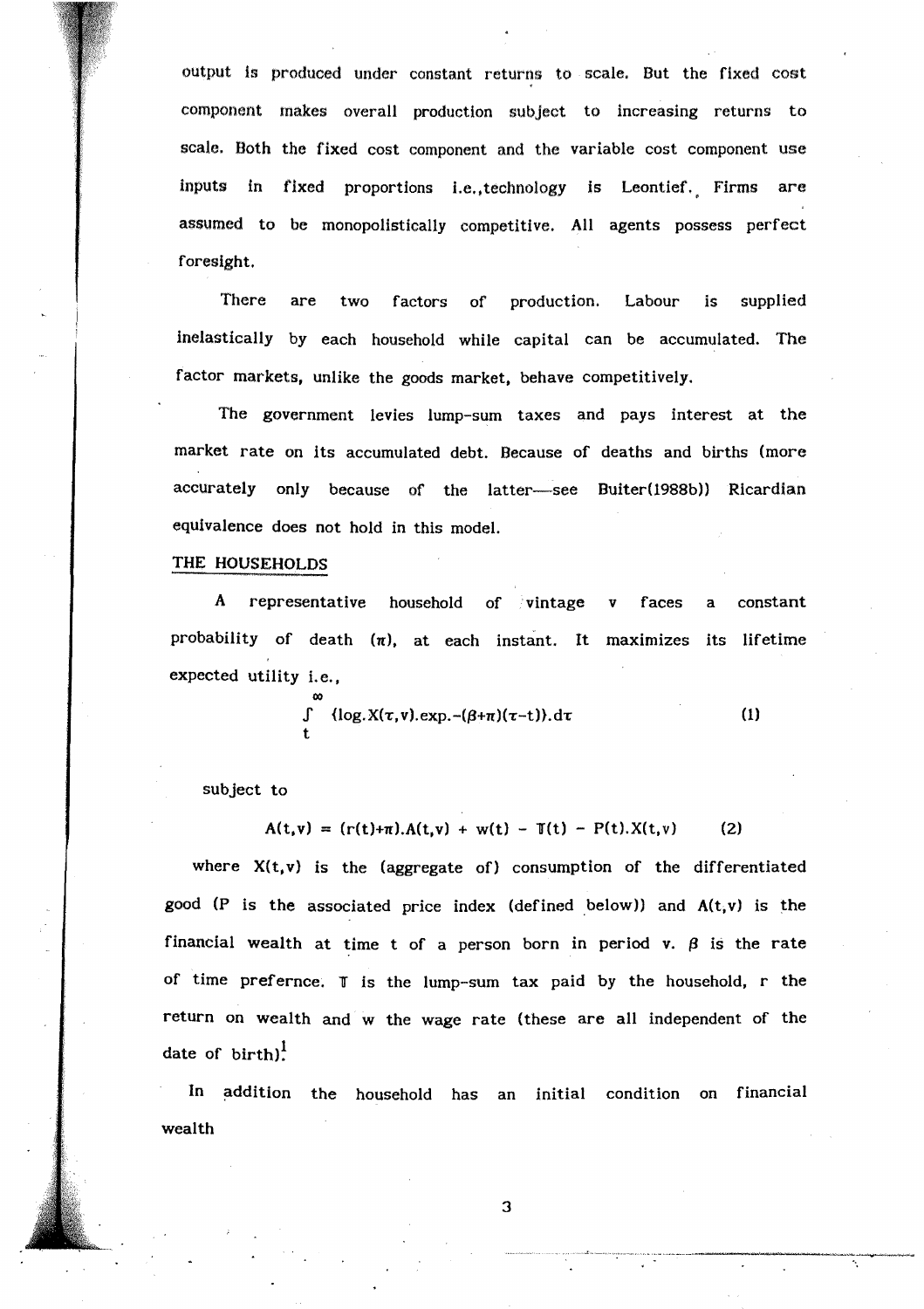$$
A(t,v) = \overline{A}(t,v) \qquad \text{for } t > v
$$
  
\n
$$
= 0 \qquad \text{for } t = v
$$
 (3)

and a transversality condition

$$
\lim_{T \to \infty} \frac{T}{t - \int_{0}^{T} [r(\tau) + \pi] d\tau}, A(T) \geq 0
$$
 (4)

This gives rise to the following path of consumption<sup>2</sup>

$$
C(t,v) = (\pi+\beta)[A(t,v)+H(t)]
$$
\n(5)

and 
$$
C(t,v) = C(t,v)\{r(t)-\beta\}
$$
 (6)

where 
$$
H(t) = \int_{t}^{\infty} [w(\tau)-\mathbb{I}(\tau)]exp(-\int_{t}^{\tau} (r(s)+\pi)ds).d\tau
$$
 (7)

and

$$
C(t, v) = P(t).X(t, v)
$$
 (8)

Equation (5) is the consumption function, equation (6) is the Euler equation and equations (7) and (8) the definitions of human wealth and nominal expenditure respectively.

Now given X from (8), the consumer allocates this over the various brands of the differentiated good i.e., to maximize (supressing the time indices)

> $X = [\sum_{i} y_i^{b} ]^{b^{-1}}$  $i=1, \ldots n$ .

where  $b \equiv 1 - 1/\sigma$   $\sigma$  )1

subject to

$$
\sum_{i} p_{i} y_{i} = P.X \qquad i=1,...n.
$$

where

$$
P^{(1-\sigma)} \equiv [\sum_{i} p_i^{1-\sigma}] \qquad \qquad i=1,...n.
$$

where  $y_i$  is the amount of the i<sup>th</sup> brand consumed whose price is  $p_i$ . There are n brands. $\sigma$  is the elasticity of substitution between the various brands of X.

4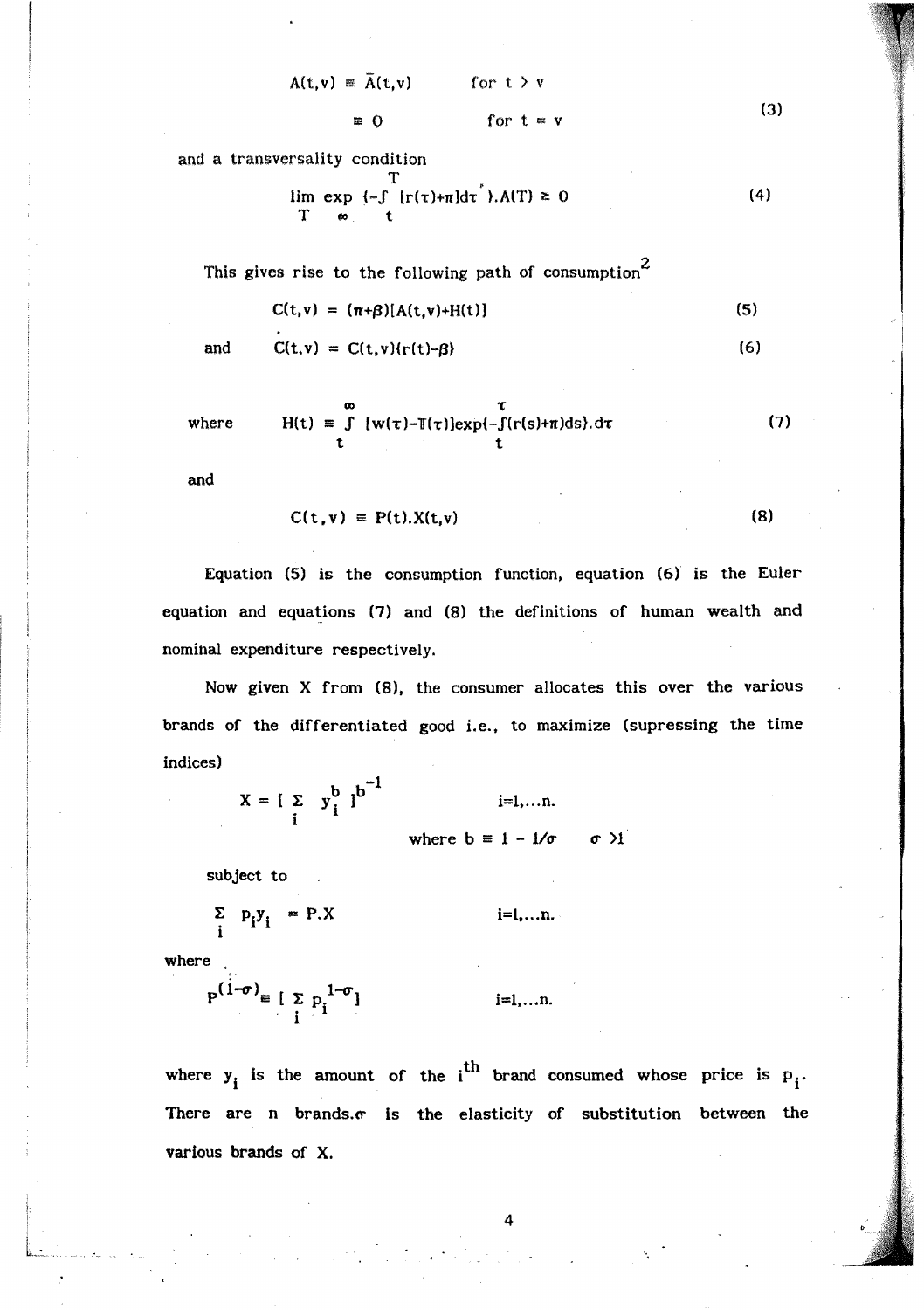This gives rise to the following demand function

$$
y_{i} = C.(p_{i}^{-\sigma}/P^{1-\sigma})
$$
  $i = 1,...,n$  (9)

Since we shall be concerned with a symmetric equilibrium where all  $p_i$ 's and  $y_i$ 's are the same we shall drop the subscripts.

Finally, financial wealth consists of two assets— government debt (D) and capital  $(K)$ 

$$
A(t,v) = K(t,v) + D(t,v) \qquad (10)
$$

Aggregating over all the households of different vintages we get

$$
C(t) = (\pi + \beta) \cdot (H(t) + K(t) + D(t))
$$
 (11)

 $C(t) = C(t) \cdot {r(t)-\beta(t)}-\pi(\pi+\beta) \cdot {K(t)+D(t)}$  (12)

where a variable without the vintage index v indicates its aggregate. In (11) we have normalized the size of the population to unity.

The last term on the right-hand side of  $(12)$  is by now very familiar from these models. It arises from the fact that the new-born are born without any financial wealth. There are  $\pi$  of them and from (11) they would have consume a proportion  $(\pi + \beta)$  of financial wealth if they had any.

We shall take the price of brands p to be the numeraire i.e.,  $3$ 

 $p = 1$  (13)

#### THE FIRMS

There is only one good in the economy- the differentiated good. There are two types of costs that a firm has to incur in production. The first is the variable cost and the other the fixed cost. We can think of these being produced in different "sectors"— the x-sector producing the variable cost component and the F-sector producing the fixed cost component. The output of a brand is given by x.

It is worth emphasizing a point at this stage namely that there are no intertemporal decisions involved in production. The firms in question solve a static problem at each moment in time. The fixed cost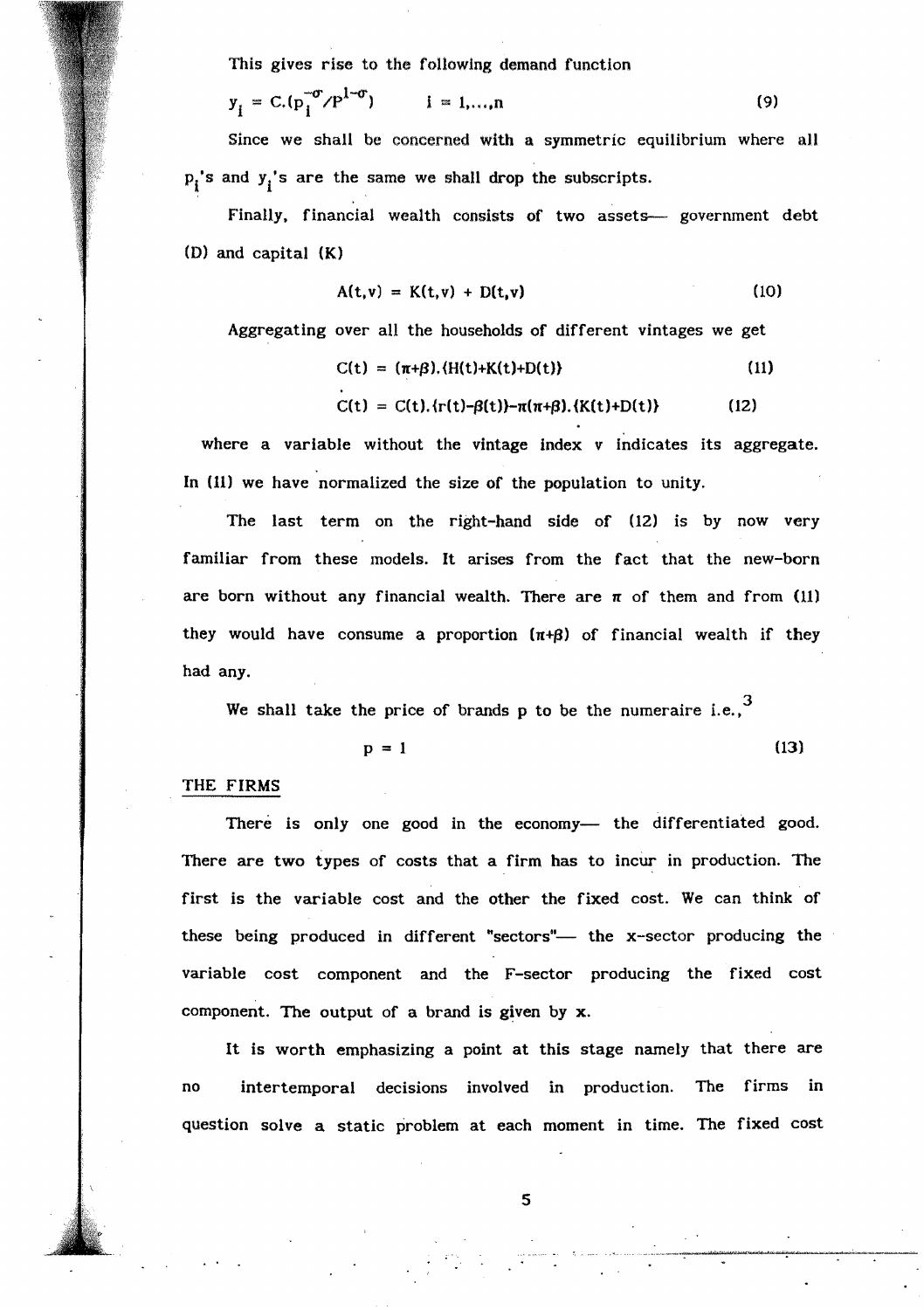is like an (recurring) overhead cost and not a sunk cost.

The marginal cost component is produced by a constant returns to scale technology using K and 1..

$$
a_{1\ldots} \cdot w + a_{\nu\ldots} \cdot r = m \tag{14}
$$

where  $a_{ij}$  is the fixed amount of the input i used in the "production" of "sector" j ( $i=k, l$  and  $j=x, F$ ), w is the wage rate, r is the rental rate and m is the marginal cost of production.

The industry is monopolistically competitive and therefore price is a mark-up on variable costs

$$
p = \sigma/(\sigma-1) \text{ m} \tag{15}
$$

We assume that entry drives profits down to zero---the large group case. This implies that  $1/\sigma$  of total revenue would go towards covering fixed costs, F ( since  $(1-(1/\sigma))$  goes to cover marginal cost)  $\sigma^{-1}$ (p.x) = F (16)

F is also produced by the two factors by a linear homogeneous technology

$$
a_{1F} \cdot w + a_{KF} \cdot r = F \tag{17}
$$

Note that both for m and F we have assumed that the elasticity of sustitutions are zero (i.e., the  $a_{ij}$ 's are fixed).

In terms of rates of change the price equations (from (13) to (17) can be written as

$$
\theta_{1x} \cdot \hat{w} + \theta_{kx} \cdot \hat{r} = 0
$$
\n(18)\n  
\n
$$
\theta_{1F} \cdot \hat{w} + \theta_{kF} \cdot \hat{r} = \hat{x}
$$
\n(19)

where  $\theta_{i i}$  is the share of the  $i$ <sup>th</sup> input in the relevant cost equation.

We can solve these two equations for two variables in terms of the third. In particular  $\hat{w}$  and  $\hat{r}$  can be solved as functions of x.

$$
\mathbf{w} \times \mathbf{x} = -\theta_{\mathbf{k}\mathbf{x}} / \Omega
$$
 (20)  

$$
\mathbf{\hat{r}} \times \mathbf{\hat{x}} = \theta_{\mathbf{k}\mathbf{x}} / \Omega
$$
 (21)

 $\begin{bmatrix} 6 \end{bmatrix}$ 

where  $\qquad \qquad \Omega = \Theta_{1x} - \Theta_{1F}$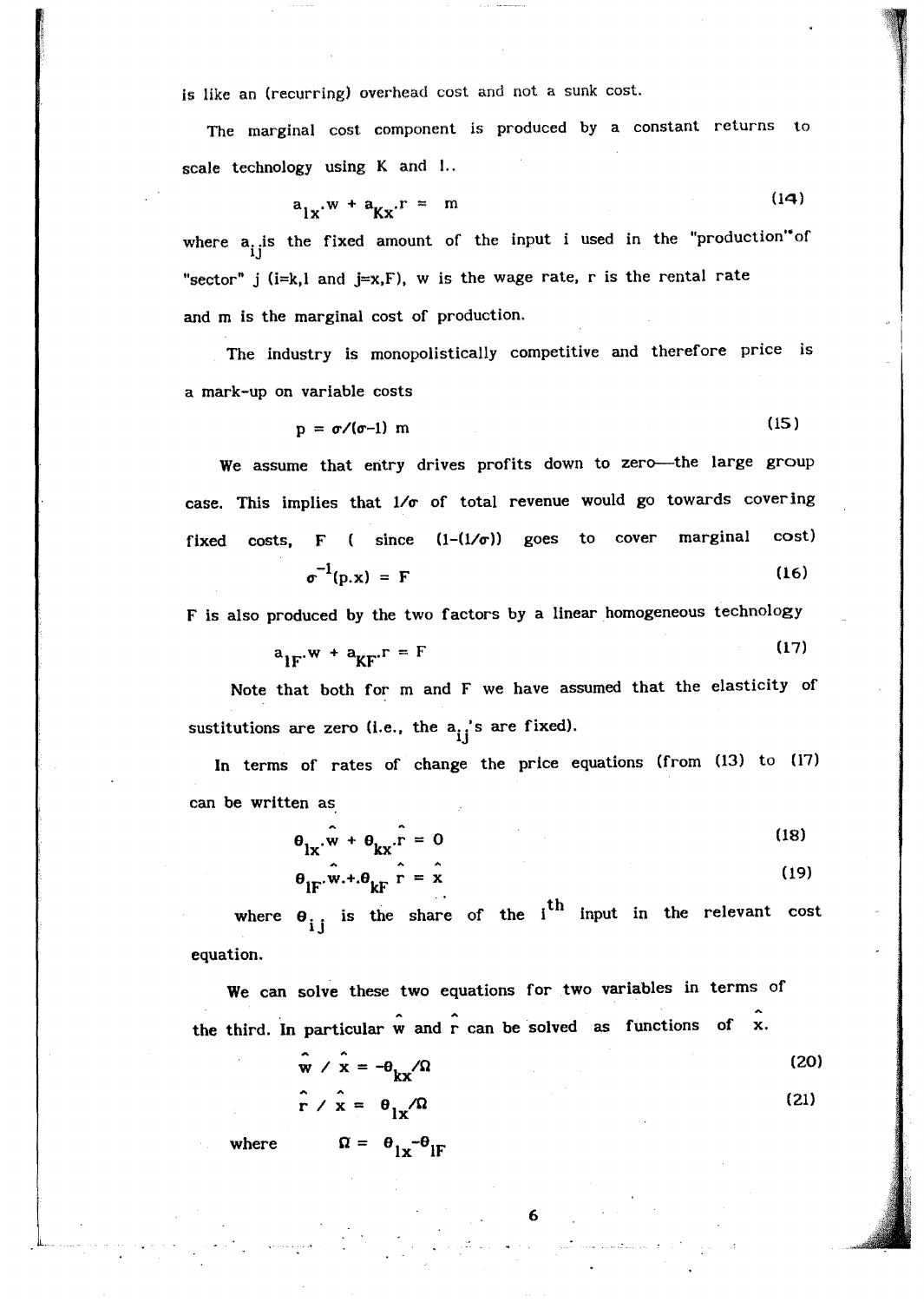We shall assume. and it seems reasonable, that variable cost is relatively labour-intensive than the fixed cost component i.e.,  $a_{1x}/a_{Kx}$  $\lambda$  a<sub>IF</sub>/a<sub>KF</sub>. This makes  $\hat{w}$ /  $\hat{x}$  < 0 and  $\hat{r}$  /  $\hat{x}$  > 0. This is in spite the fact that x is relatively labour-intensive. This happens because x acts as a shift parameter in the fixed cost sector pricing equation.

#### THE GOVERNMENT

The government in this model levies lump-sum taxes to pay for the interest payment on its outstanding debt

 $r(t)$ .  $D(t) = T(t)$  (22)

## MARKET-CLEARING

Equations(23) and (24) give the factor market clearing condition for the two factor markets

$$
a_{1x}nx + a_{1F}n = 1 \tag{23}
$$

$$
a_{kx}nx + k_{kF}n = K \qquad (24)
$$

Equation (23) is the labour market clearing condition. nx is the output of the differentiated good (we have normalized the total employment to unity). Equation (24) is the market-clearing condition for capital.

In terms of rates of change we have

| .<br>$\delta_{\vert x} x + n = 0$            |                      |  | (25) |      |
|----------------------------------------------|----------------------|--|------|------|
|                                              | $\sim$ $\sim$ $\sim$ |  |      |      |
| $\delta_{\mathbf{r}\cdot\mathbf{x}}$ + n = K |                      |  |      | (26) |

where  $\delta_{ij}$  is the share of the j<sup>th</sup> sector in the total employment of the  $i^{\text{th}}$  factor.

We thus have

 $\hat{x} \times \hat{k} = -1 \times \Delta \le 0$  (27)

$$
\hat{n} \times \hat{k} = \delta_{1x} \times \Delta > 0
$$
 (28)

$$
(\hat{\mathbf{n}} + \hat{\mathbf{x}}) \times \hat{\mathbf{K}} = -\delta_{\mathbf{K}\mathbf{x}} / \Delta \langle 0 \rangle
$$
 (29)

where 
$$
\Delta = (\delta_{1x} - \delta_{Kx}) > 0
$$

Note, and this is crucial, that  $(n+x)/ K$  < 0 i.e., GDP actually falls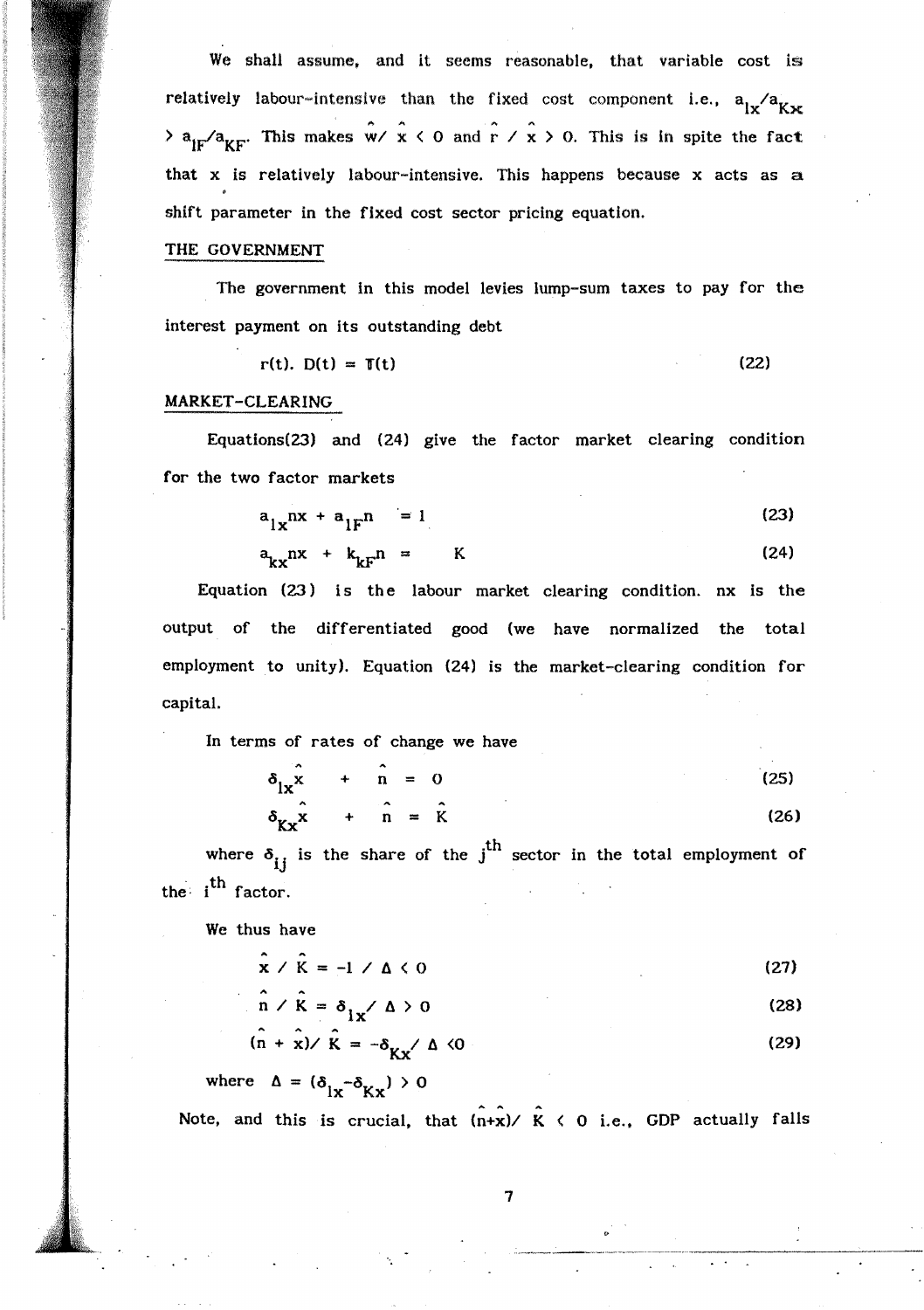when the capital stock expands! This is the equivalent to saying, in this model, that the social marginal product is negative (while the private marginal product,  $r$ , is positive and greater than the population growth rate which is zero).

Equations (27) to (29) are nothing but Rybczynski effects of an exogenous change in the capital stock. An increase in capital increases the output of the capital-intensive sector (more than proportionately) and reduces the output of the other sector (again more than proportionately). The interesting point here is that the value of output falls when capital inreases.

The other market clearing condition is the goods market clearing condition. Due to the balanced-budget policy of the government this can be written as

$$
n(t).x(t) = C + K
$$
 (30)

In (30) it is implicit that capital does not depreciate.

#### D<u>YNAMICS</u>

We can express the dynamics of the model in terms of two differential equations in C and K

$$
\dot{C} = (r(K)-\beta)C - \pi(\pi+\beta)(K+D) \qquad (31)
$$

$$
\dot{\mathbf{K}} = \mathbf{n}(\mathbf{K}).\mathbf{x}(\mathbf{K}) - \mathbf{C}
$$
 (32)

Linearizing these differential equations around the steady state  $k = n(k) \cdot k(k) = C$ <br>Linearizing these dif<br>values  $(c^*$  and  $k^*$ ) we have<sup>4</sup>

$$
\begin{bmatrix} \dot{C} \\ \dot{\kappa} \end{bmatrix} = \begin{bmatrix} r - \beta & C \cdot r_K - \dot{\pi} \cdot (\pi + \beta) \\ -1 & C \cdot (r_K + x_K) \end{bmatrix} \begin{bmatrix} C - C \\ \kappa + \kappa \end{bmatrix} + \begin{bmatrix} -\pi(\pi + \delta) \\ 0 \end{bmatrix} \begin{bmatrix} dD \\ 0 \end{bmatrix} \tag{33}
$$

The determinant of the coefficient matrix is negative if  $r > \beta$ which is required for the steady-state value of assets to be positive (see equation (36) beloW). This is a necessary and sufficient condition for the steady state to be a saddle-point. We have the state variable K. which is predetermined (associated with the stable root) and the control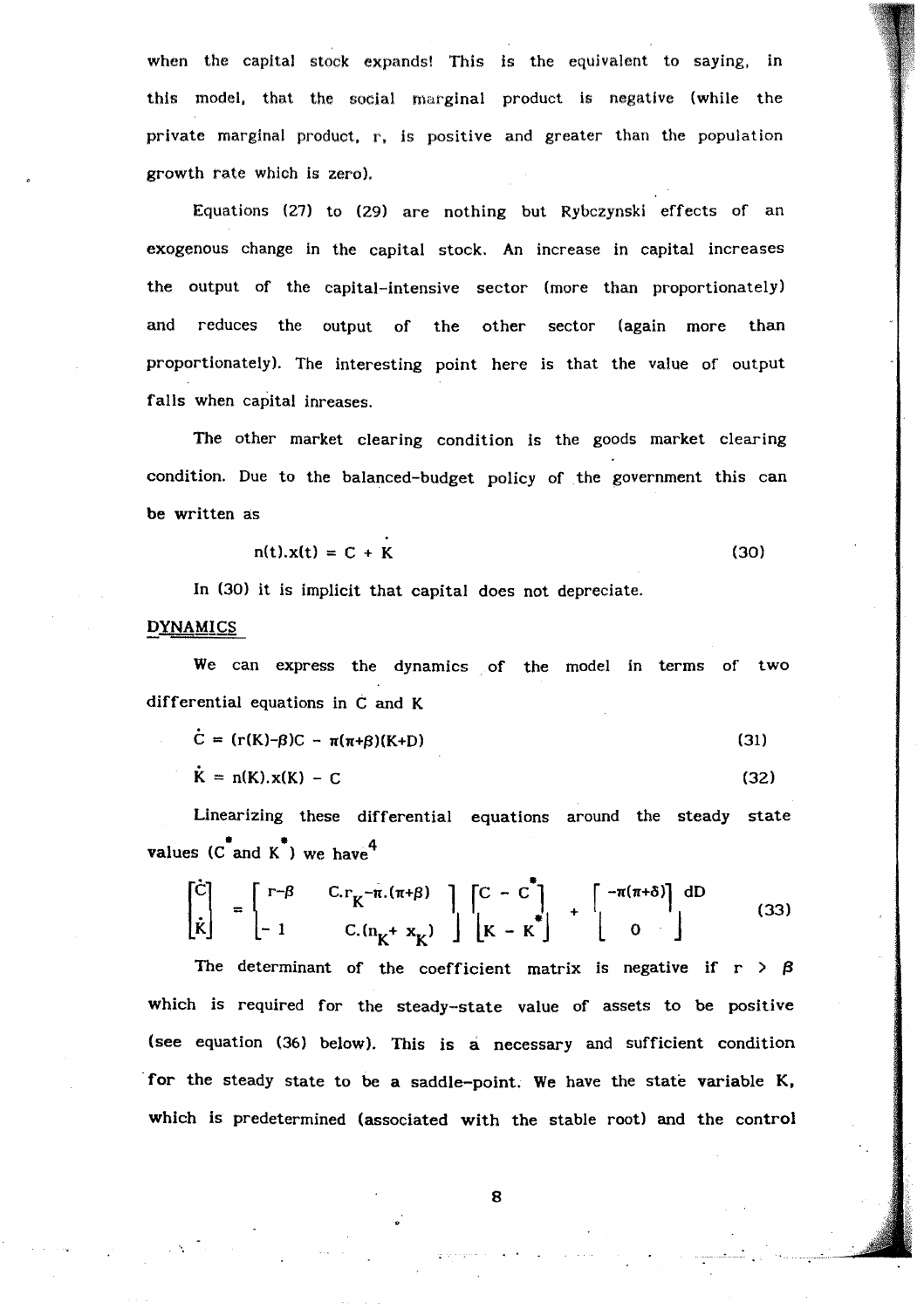variable C. which is a "jump" variable (associated with the unstable root).

Barring expected future shocks and temporary shocks the economy is always on the saddle-path. Along this path the two variables evolve according to

$$
K(t) = K^* + (K_0 - K^*).exp.(\lambda t)
$$
 (34)

$$
C(t) = C^* + z.(K_0 - K^*).exp.(\lambda t)
$$
 (35)

where  $\lambda$  is the stable root,  $\begin{bmatrix} 1 \\ 2 \end{bmatrix}$  is the (column) eigen-vector associated with it and  $z = -(r-\beta-\lambda)/(C_r)_{\kappa} - \pi(\pi + \beta)$  > 0. This implies that along the saddle-path  $C$  and  $K$  move together (see figure 1).

### THE STEADY STATE

e obtain the steady state<br> $*-\beta$ ). $C^* = \pi(\pi+\beta)(K^*)$ We obtain the steady state by imposing  $\dot{C}=\dot{K}=0$  in (31) and (32).  $(r^{\tau} - \beta) \cdot C^{\tau} = \pi(\pi + \beta)(K^{\tau} + D)$  (36)

$$
\frac{1}{n} \cdot x = c^*
$$
 (37)

$$
a_{1x}^{* *}(n * x) + a_{1F}^{*} = 1
$$
\n(38)\n
$$
a_{Kx}(n * x) + a_{KF}^{*} = K
$$
\n(39)

$$
a_{Kx}(n^*x^*) + a_{KF}n^* = K
$$
\n(39)  
\n(a, w^\* + a, r^\*)(\sigma/\sigma-1) = 1 (40)

$$
(\mathbf{a}_{1x}\mathbf{w}^* + \mathbf{a}_{kx}^T)(\sigma/\sigma - 1) = 1
$$
\n
$$
(\mathbf{a}_{1F}\mathbf{w}^* + \mathbf{a}_{kF}^T)^* = (1/\sigma). \mathbf{x}^*
$$
\n(41)

 $(a_{1F}w + a_{kF}r^{*}) = (1/\sigma). x^{*}$  (41)<br>These six equations determine six unknowns r, w, x, n, K and C<sup>\*</sup>.

#### 3. THE EFFECT OF AN INCREASE IN D.

Consider a "helicopter" drop of D. This is only a thought-experiment whereas in actual economies the increase in D is achieved over time by the government running deficits. But in the debt policy literature a stock-shift in debt is routinely done and I follow that tradition here (see Blanchard (1985) and Obstfeld (1989)).

In this model Ricardian equivalence does not hold and the new bonds constitute net wealth for those who receive them.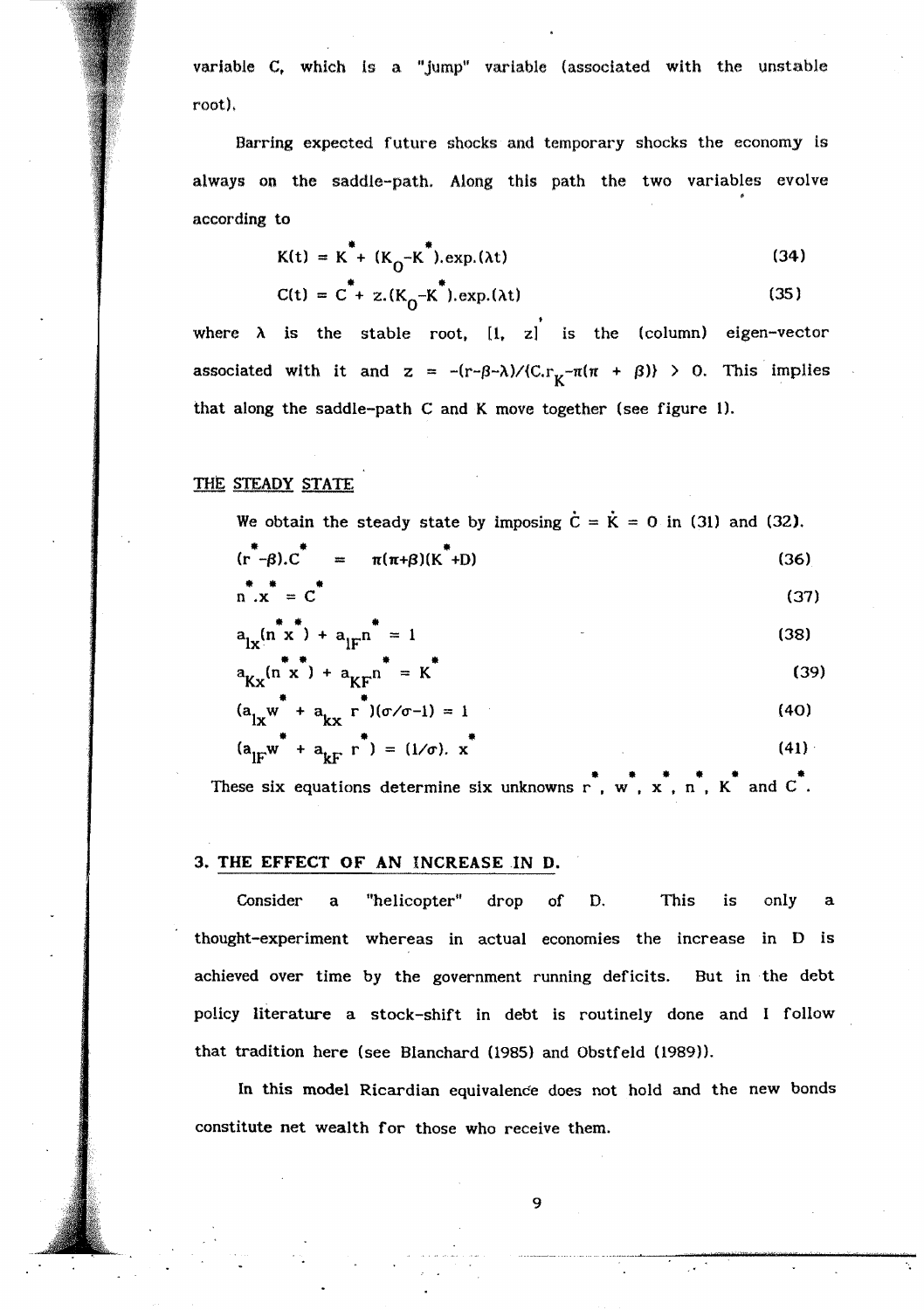We have the long run changes in the endogenous variables from the **.... ., "'.**  following equations determining the values of the six unknowns w,  $\mathbf{x}$ ,  $\hat{n}$ ,  $\hat{c}$ ,  $\hat{r}$  and  $\hat{k}$  in terms of  $\hat{D}$ 

The (percentage) change in the variables of interest to us is given  $by<sup>6</sup>$ 

$$
\hat{C}^* / \hat{D} = \delta_{IF} (l - k) / \Delta \Gamma
$$
 (42)

$$
\hat{\mathbf{K}}^* / \hat{\mathbf{D}} = (\mathbf{1} - \mathbf{k}) / \Gamma
$$
 (43)

where  $\Gamma = \delta_{1F}(\delta_{Kx} - \delta_{1x}) + [-k - \Theta_{1x} \Delta^{-1} \Omega^{-1} \text{ (r/(r-\beta))}] < 0$ , and k is the share of capital in financial wealth.

So steady-state expenditure rises and the capital stock falls The number of brands falls i.e., exit occures. It is immediately obvious that the steady-state instantaneous welfare effect is ambiguous and is given by  $<sup>7</sup>$ </sup>

$$
\hat{\mathbf{V}}/\hat{\mathbf{D}} = (1 - k)\{(\delta_{1x} - b)/b\}.\Delta^{-1}.\hat{\mathbf{K}}^*/\hat{\mathbf{D}} \tag{44}
$$

We shall assume that this expression is positive i.e, welfare rises in the steady state. This requires a high  $\sigma$  so that  $b \equiv (\sigma-1)/\sigma$  is close to one<sup>5</sup>and/or the share of employment in the fixed cost sector to be large ( $\delta_{1x}$  to be small).

## DYNAMICS EFFECTS

On impact there is a jump in C (from  $E_0$  to  $E_{01}$  in figure 1) since at time 0 (when the unanticipated permanent increase in D is effected) K is given.An increase in government debt increases consumption since Ricardian equivalence does not hold. This can be seen from the following equation

$$
dC(0^+) = dC^* + z.(-dK^*) > dC^* > 0
$$
 (45)

Along the adjustment path C falls (having overshot its long' run value), while K moves continuously from  $K_0$  to its new long run value (from  $E_{01}$  to  $E_1$  in figure 1). The path of (average) welfare looks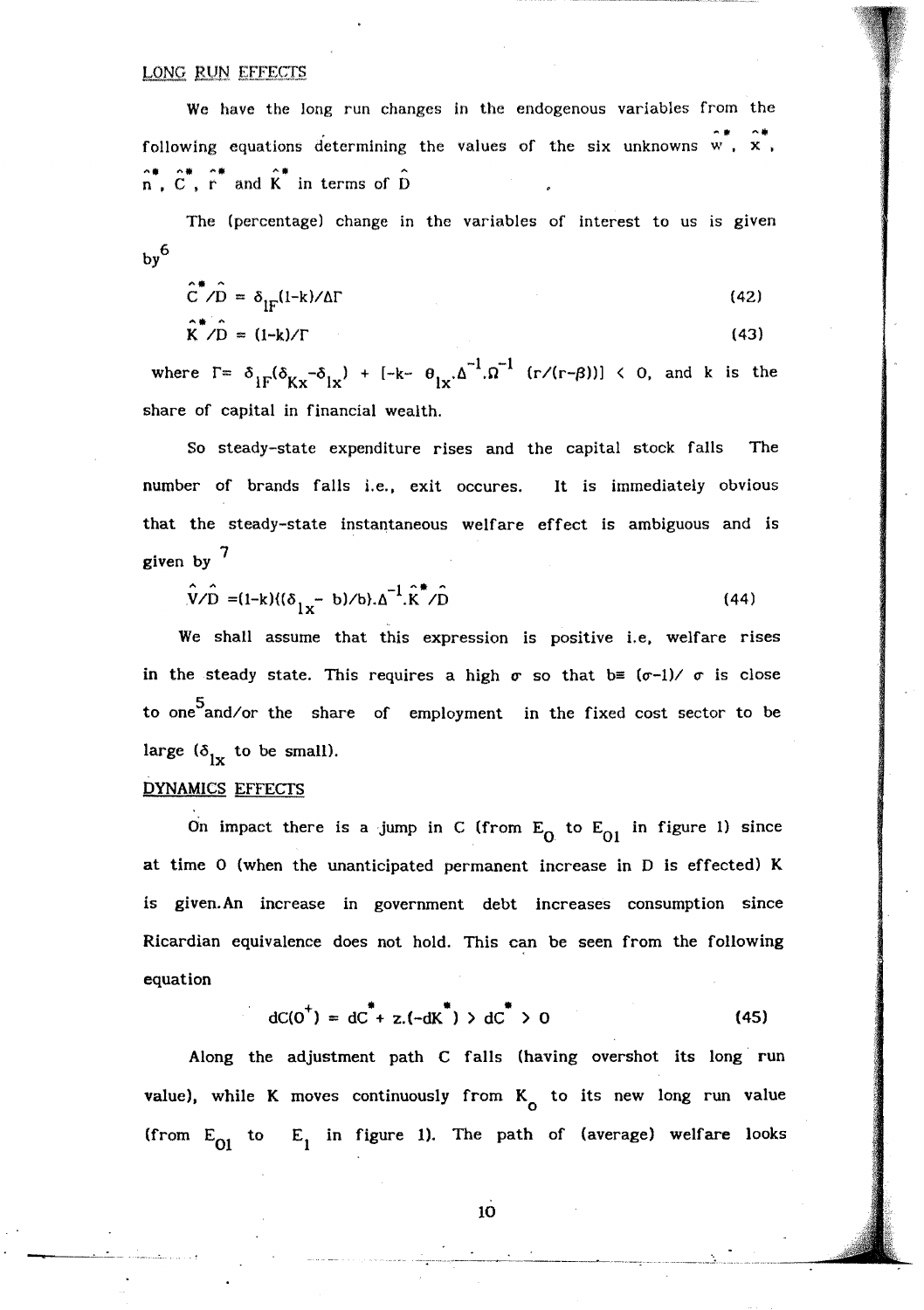similar to the consumption path. The adjustment path is of first order, so welfare is always above the initial long run value. $^{\mathbf{8}}$ 

### 4. CONCLUSIONS.

In an overlapping generations model with monopolistic competition we showed debt policy is twice blessed. It, as always, blesses the receiver but in this model it also blesses the giver. Two factors help generate this result. First, there is a pre-existing distortion in the uncertain lifetime models in that the discount factor in the human wealth component is  $r+\pi$  while in the (aggregate) non-human (financial) wealth it is r (see Engel and Kletzer (1989)). Second, there is the well-known underproduction from a social perspective of the output of the differentiated goods sector, in static macro models.

In the literature on overlapping generations models, debt policy is welfare-improving for all generations when the economy is dynamically ineffecient. Dynamic inefficiency is also required for the existence of bubbles in asset prices (see Tirole (1985), Well (1987) and Grossman and Yanagawa (1993). It can be readily checked that in our model while debt policy is welfare improving for all generations bubbles cannot exist. Debt policy is welfare-improving because it crowds out capital whose social marginal product is negative, but the bubble must grow at the market rate of interest which is positive and greater than the growth rate of the economy and hence are not sustainable in this economy.

11

... '-..-.--.. --~--.- . .\_----;------------.---.-----~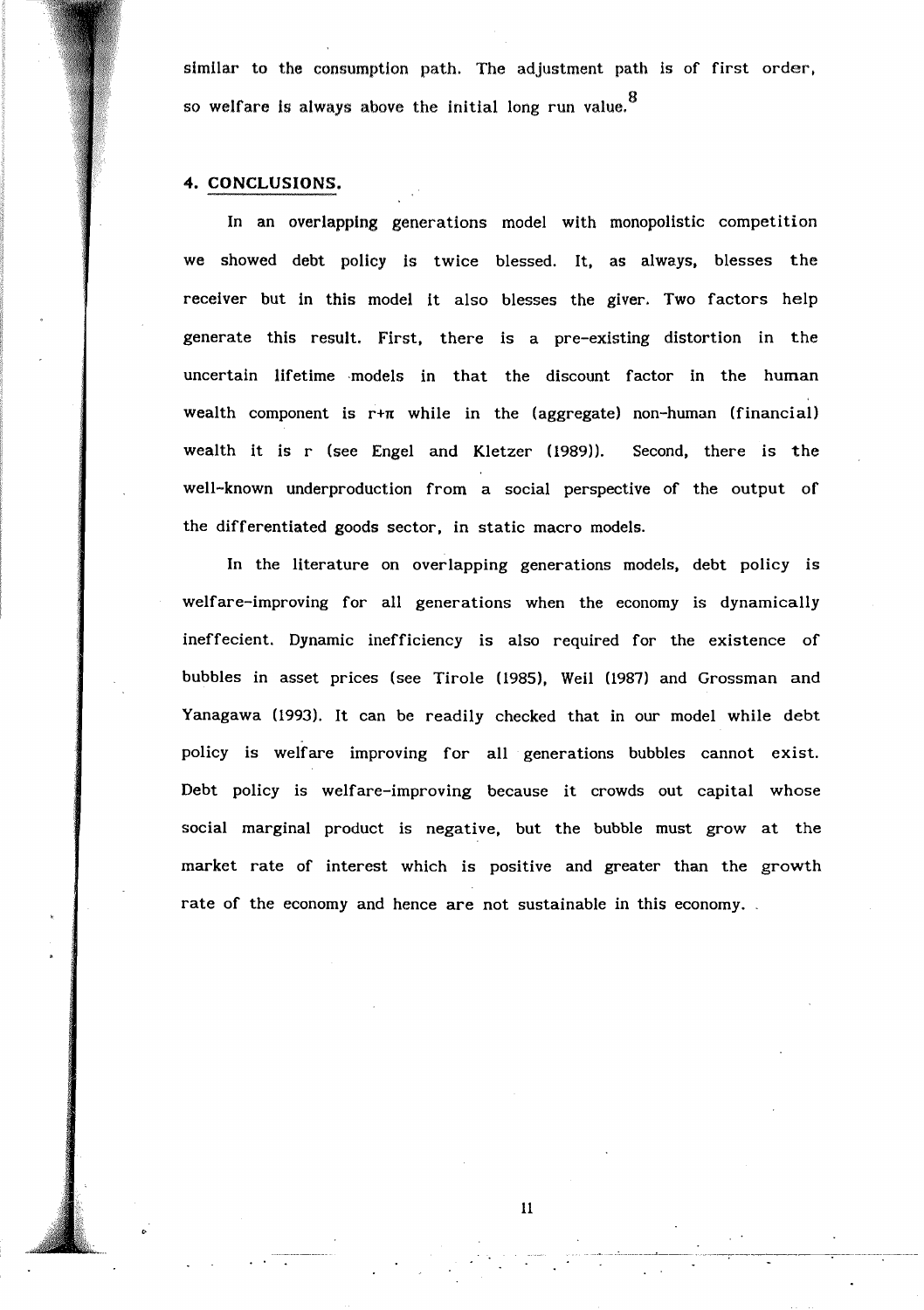#### REFERENCES

Blanchard O.J., 1985, Debts. deficits and finite horizons, Journal of Political Economy 93, 223-247.

- Buiter, W.H., 1988a, Structural and stabilization aspects of fiscal and financial policy in the dependent economy, Oxford Economic Papers 40, 220-245.
- Buiter, W.H., 1988b, Death, birth, productivity growth and debt neutrality, Economic Journal 98, 279-293.

Buiter,W.H., 1991, Saving and endogenous growth: a survey of theory and policy, Centre for Economic Policy Research Discussion Paper No. 606.

- Chaterji, S. and R.W.Cooper, 1993, Entry and exit, product variety and the business cycle, National Bureau of Economic Research Working Paper No.4560.
- Fried, J. and P.Howitt, 1988, Fiscal deficits, international trade and welfare, Journal of International 'Economics 32, 1-22.

Grossman,G.M. and N. Yanagawa, 1993, Asset bubbles and endogenous growth. Journal of Monetary Economics 31, 3-19.

Obstfeld, M., 1989, Fiscal deficits and relative price in a growing world economy, Journal of Monetary Economics 23, 461-484.

- Persson,T., 1985; Deficits and intergenerational welfare in an open economy, Journal of International Economics 19, 67-84.
- Saint-Paul,G., 1992, Fiscal policy in an endogenous growth model, Quarterly Journal of Economics 57,1243-1260.

Tirole,J., 1985, Asset bubbles and overlapping generations, Econometrica 53, 1499-1528.

Weil,P.. 1987, Confidence and the real value of money in overlapping generations models, Quarterly Journal of Economics 102, 1-22.

**M** 

.' .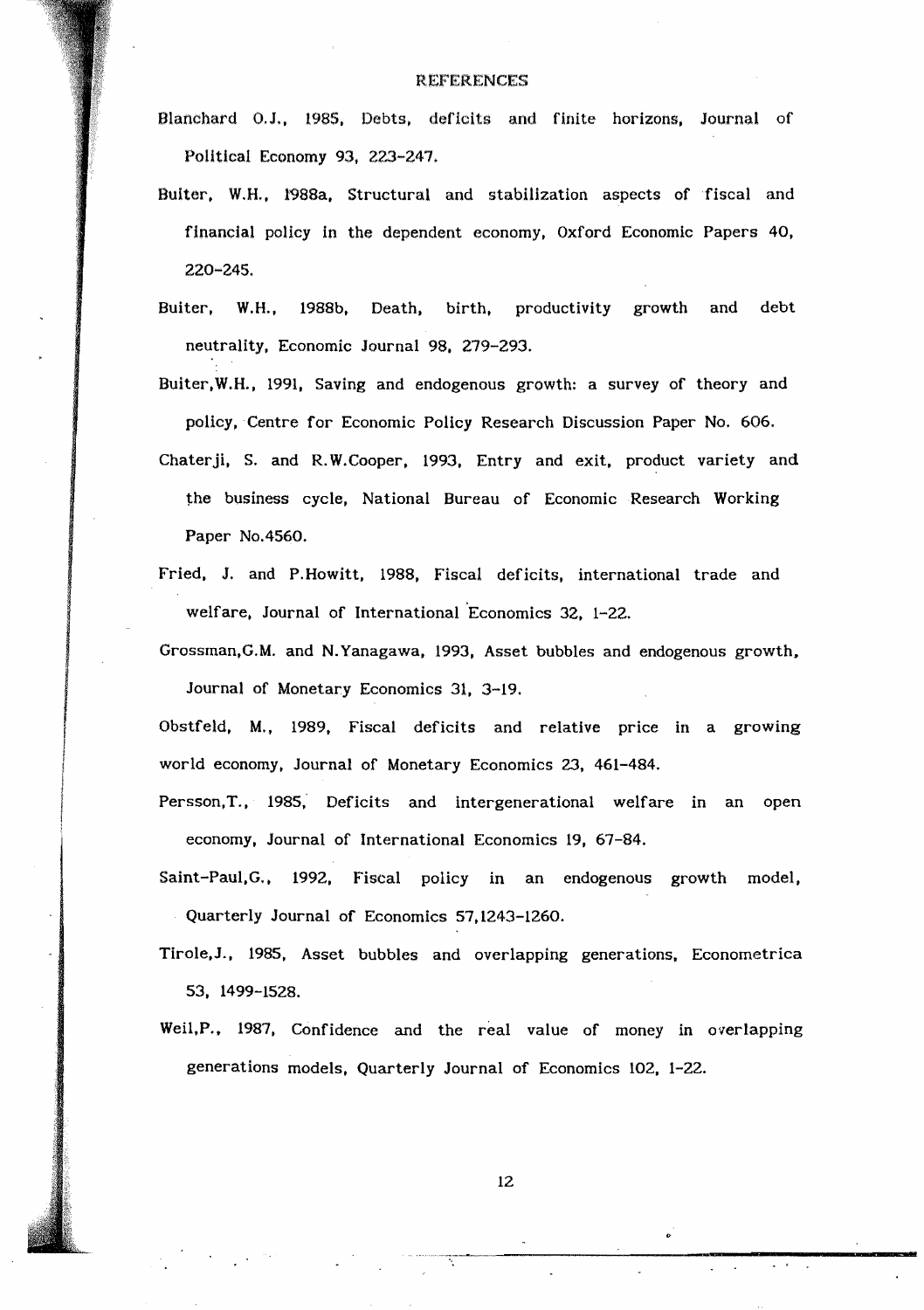### **FOOTNOTES**

1. A dot over a variable denotes its time derivative, a subscript a partial derivative and a hat over a variable its percentage change.

2. These necessary conditions also are sufficient because logX is concave in C and the state variable K. Using equations  $(13)$  and  $(28)$  we have

 $\partial \log X / \partial C = C^{-1} > 0$ ,  $\partial \log X / \partial K = a_{1x} \cdot (\sigma - 1)^{-1} (Ka_{1x} - a_{kx}) > 0$ ,  $\partial^2$ log *X*/ $\partial C^2 = -C^{-2}$ <br/>  $\langle O, O^2 \rangle = -a \frac{a}{l x} (\sigma - 1)^{-1}$ .  $(Ka \frac{1}{l x} - a \frac{l x}{l x})^{-2}$  $\partial^2$ logX/ $\partial$  C  $\partial$  K = 0.

3. This normalization is common in the literature on monopolistic competition models. See e.g., Chaterjee and Cooper (1993).

4. The values of  $r_K, n_K$  and  $x_K$  are obtained from (21),(27) and (28). 5. Once we know the values of  $\hat{K}^*$ , we can derive the values of the other four variables from equations (20), (21), (27) and (28). We see that in the new long run equilibrium  $w$  and  $n$  are lower and  $r$  and  $x$  are higher (as we would expect).

6. We however do not want  $\sigma$  to become very large because that makes the share of fixed cost in total cost very small.

7. One could take C.dV (i.e., dV . marginal utility of spending) as a measure of welfare.

8. It is easy to do a detailed welfare analysis for each generation.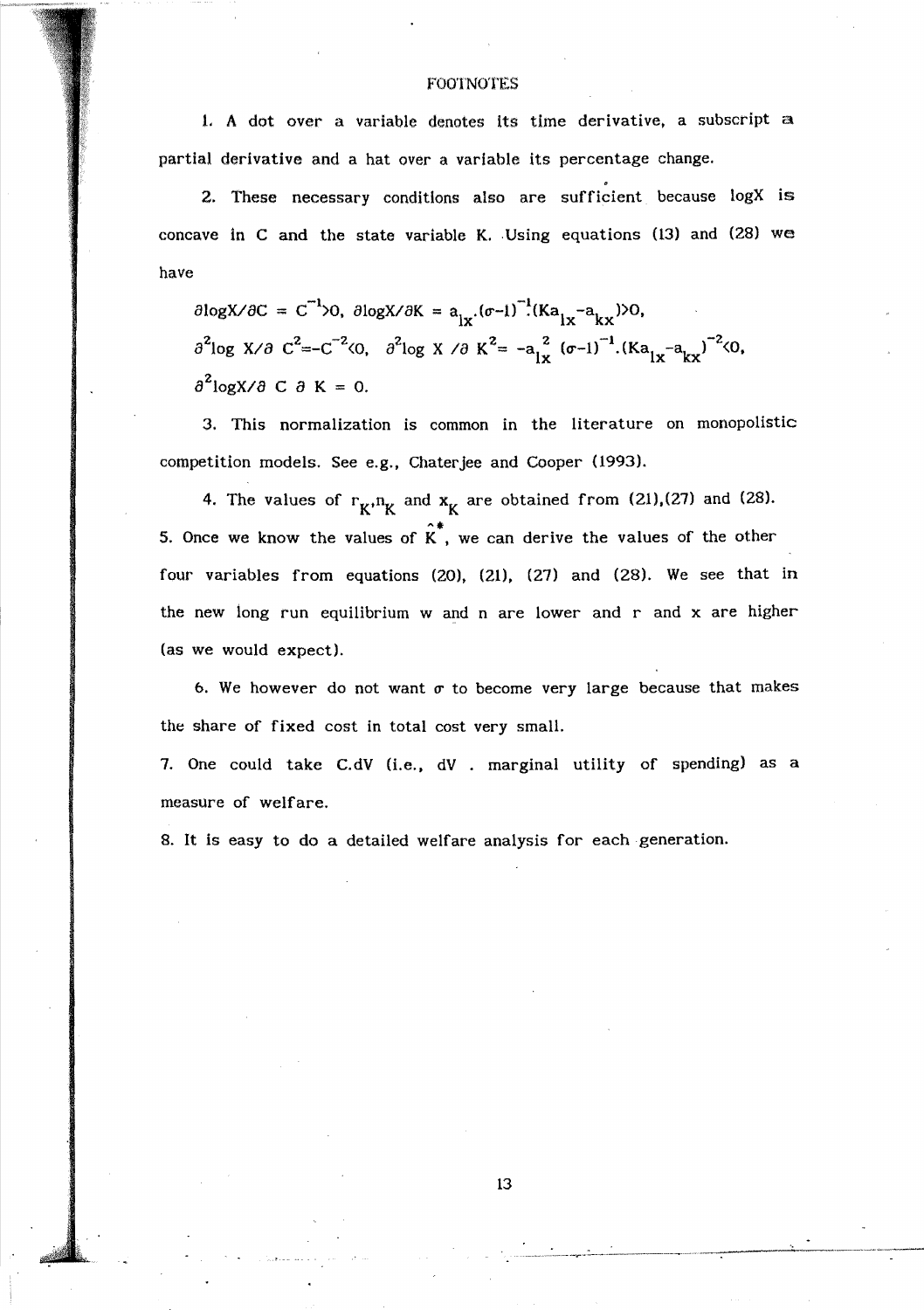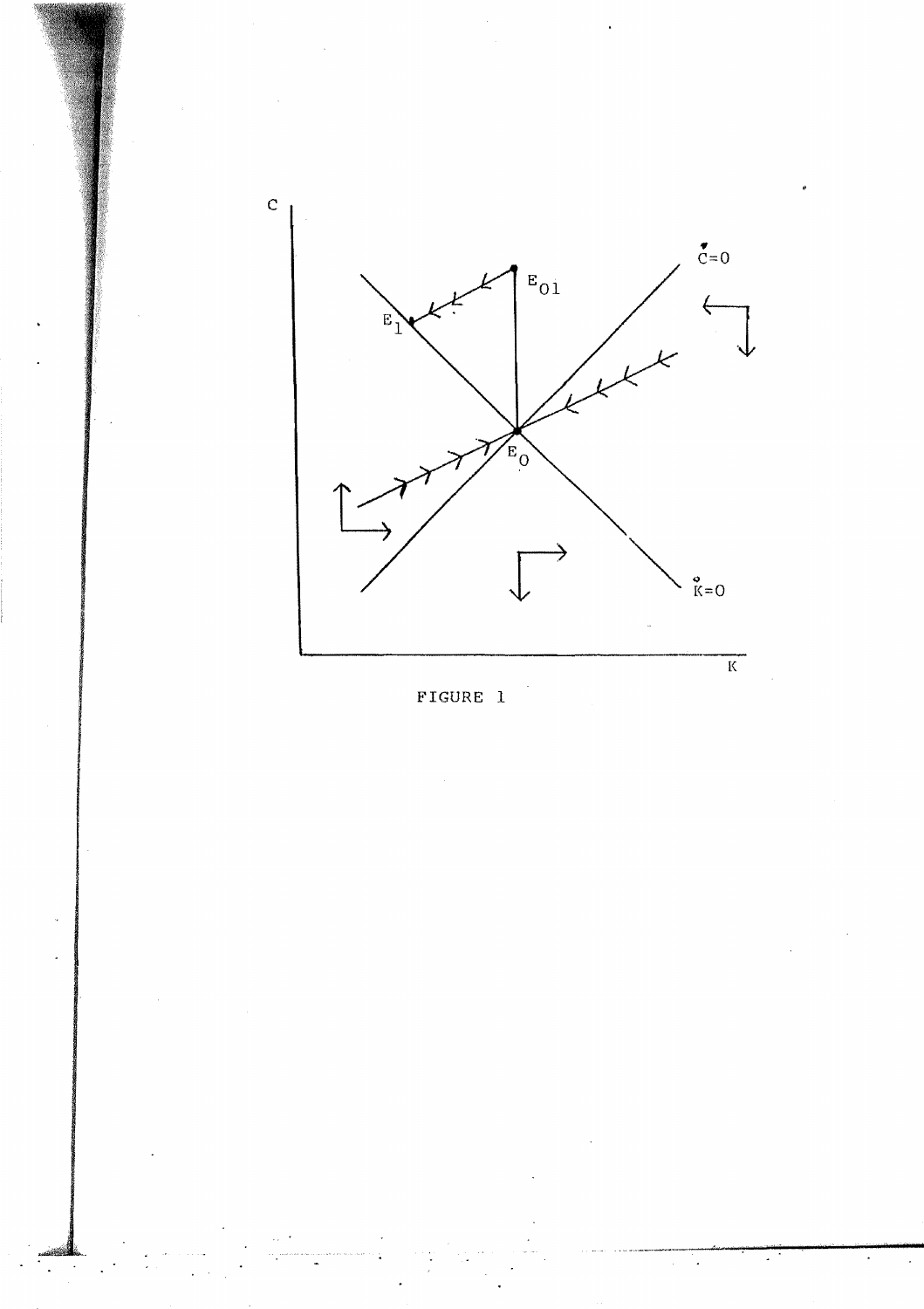# CENTRE FOR DEVELOPMENT ECONOMICS WORKING PAPER SERIES

| NQ.             | Author(s)                                     | Title                                                                                                                                  |
|-----------------|-----------------------------------------------|----------------------------------------------------------------------------------------------------------------------------------------|
| $\mathbf{1}$    | Kaushik Basu<br>Arghya Ghosh<br>Tridip<br>Ray | The Babu and The Boxwallah : Managerial<br>Incentives and Government Intervention<br>(Jan 1994)                                        |
| $\overline{a}$  | M.N. Murty<br>Ranjan Ray                      | Optimal Taxation and Resource Transfers<br>in a Federal Nation (Feb 1994)                                                              |
| 3               | V. Bhaskar<br>Mushtaq Khan                    | Privatization and Employment : A Study<br>of The Jute Industry in Bangladesh (Mar<br>1994)                                             |
| 4               | V. Bhaskar                                    | Distributive Justice and The Control of<br>Global Warming (Mar 1994)                                                                   |
| 5 <sup>2</sup>  | Bishnupriya<br>Gupta                          | Depression and Brazil's<br>The<br>Great<br>Capital Goods Sector : A Re-examination<br>(Apr 1994)                                       |
| 6               | Kaushik Basu                                  | Where There<br>Is<br>No l<br>Economist : Some<br>Institutional and Legal Prerequisites of<br>Economic Reform in India<br>(May 1994)    |
| 7               | Partha Sen                                    | An Example of Welfare Reducing Tariff<br>Under Monopolistic Competition<br>(May)<br>1994)                                              |
| 8               | Partha Sen                                    | Environmental Policies and North-South<br>Trade : A Selected Survey of The Issues<br>(May 1994)                                        |
| 9               | Partha Sen<br>Arghya Ghosh<br>Abheek Barman   | The Possibility of Welfare Gains with<br>Capital Inflows in A Small Tariff-Ridden<br>Economy (June 1994)                               |
| 10 <sub>1</sub> | V. Bhaskar                                    | Sustaining Inter-Generational Altruism<br>when Social Memory is Bounded<br>(June<br>1994)                                              |
| 11              | V. Bhaskar                                    | Repeated<br>Games with<br>Almost Perfect<br>Monitoring by Privately Observed Signals<br>(June 1994)                                    |
|                 | 12 S. Nandeibam                               | Coalitional<br>in<br>Power<br>Structure<br>Stochastic Social Choice Functions with<br>An Unrestricted Preference Domain<br>(June 1994) |
| 13              | Kaushik Basu                                  | The Axiomatic Structure of Knowledge And<br>(July 1994)<br>Perception                                                                  |
| 14              | Kaushik Basu                                  | Bargaining with Set-Valued Disagreement<br>(July 1994)                                                                                 |

.' .

. .

wid<del>-zeitik auf der fernen auf der f</del>ür

ment rolling and the second results in the second second results in the second results in the second results in

 $\downarrow$